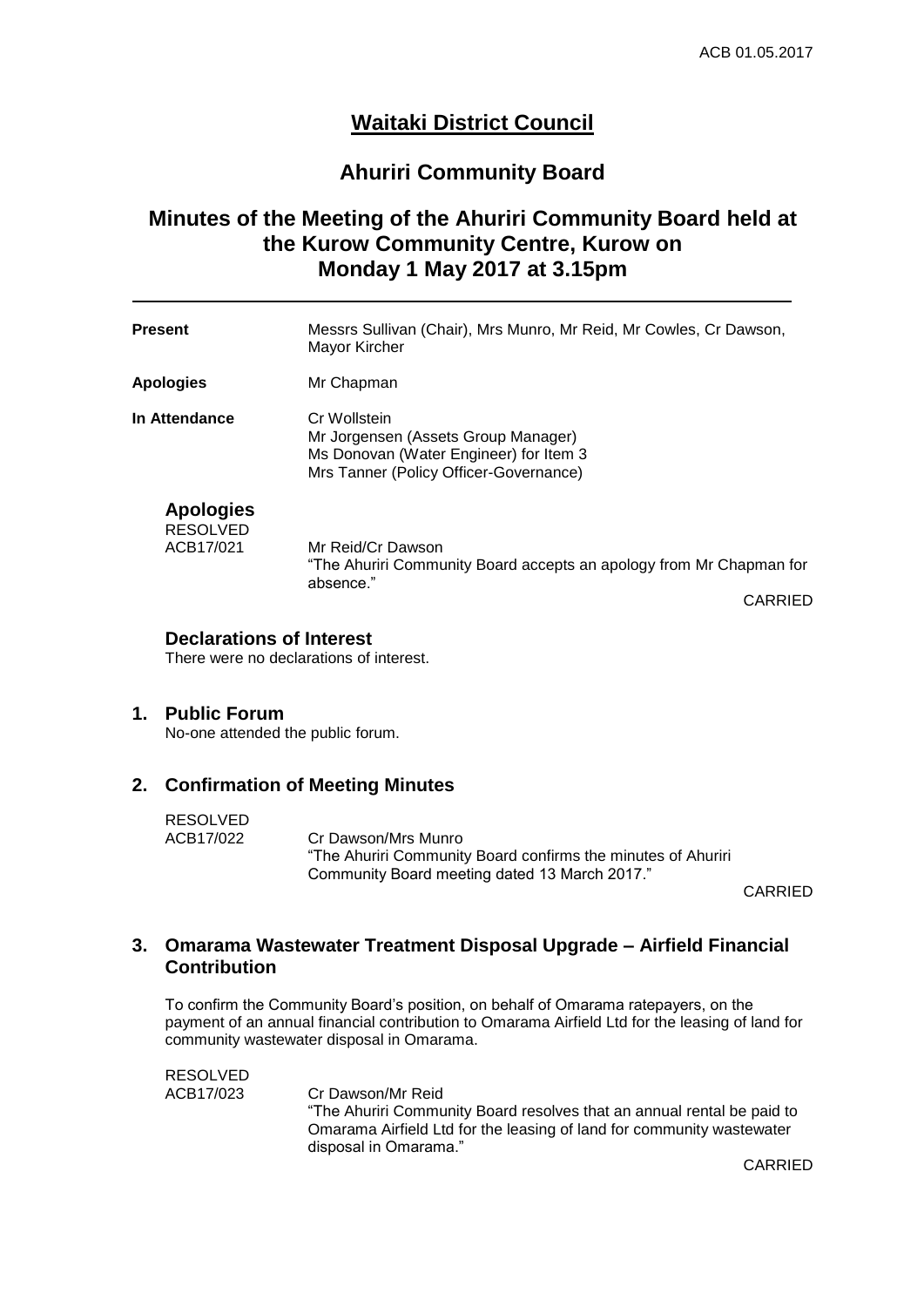## **4. Assets Update**

To update the Board on issues, operations and projects managed by the Assets Group, occurring within the Ahuriri Ward since the last Board meeting.

RESOLVED<br>ACB17/024

Mr Reid/Mr Cowles "The Ahuriri Community Board receives the information."

CARRIED

### **5. Recreation Update**

The purpose of this memorandum is to update the Ahuriri Community Board on routine work, maintenance issues and progress on minor projects from 21 February 2017 to 29 March 2017.

RESOLVED<br>ACB17/025

Mr Cowles/Mrs Munro "The Ahuriri Community Board receives the information."

CARRIED

## **6. Extended Works for Kurow Township Upgrade**

To improve access for the public and amenity value and increase the parking spaces within the Kurow Township.

RESOLVED

ACB17/026 Mr Reid/Cr Dawson "The Ahuriri Community Board resolves that a budget of \$17,000 from the Kurow Amenity Rate be approved for the extended Kurow Township upgrade as per the attached plan."

CARRIED

### **7. 12 Ranfurly Street, Kurow**

Objective of the decision is to prevent the improvements at 12 Ranfurly Street from falling into disrepair and becoming a Council liability and to provide funds for community recreation purposes.

RESOLVED

ACB17/027 Cr Dawson/Mr Cowles

"The Ahuriri Community Board recommends that Council:

- 1. Notifies the community of its intention to revoke reservation of 12 Ranfurly Street under the Reserves Act 1977.
- 2. Request the Department of Conservation to revoke reservation and dispose of 12 Ranfurly Street.
- 3. Remove the recreation designation for 12 Ranfurly Street in the District Plan."

CARRIED

## **8. Verbal Updates: Chairperson's Report; Community Board Member Area Reports; Councillor's Report**

Graham Sullivan

- 15 March Council community forum in Oamaru
- 16 March Meeting at Otematata with Robert Carson re Otematata Wetlands Walkway
- 25 March Otematata Residents Association meeting
- 1 April Civil Defence meeting in Otematata
- 5 April Upper Waitaki Valley Society meeting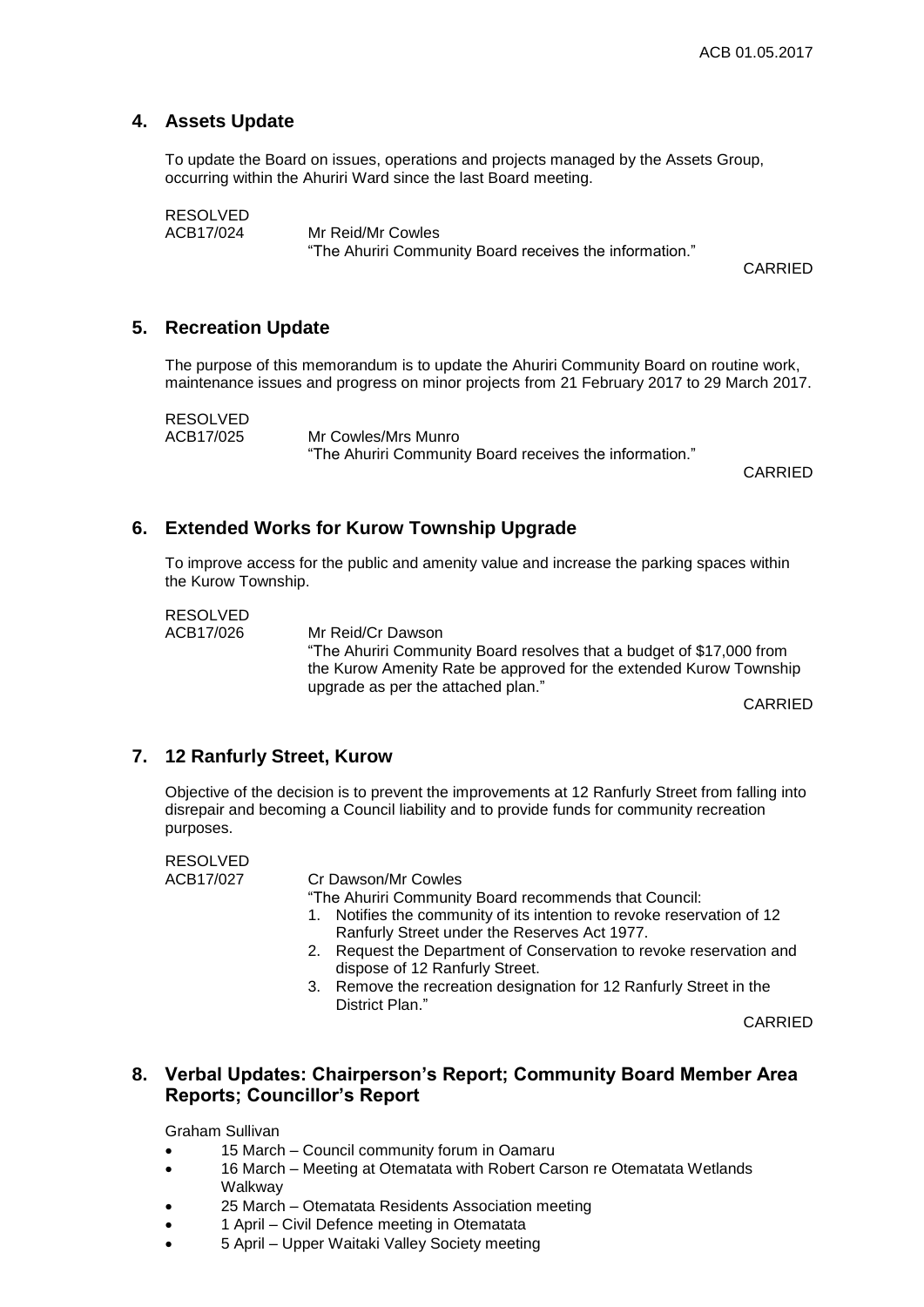- 8 April Community forum in Otematata regarding Council's Annual Plan
- 20 April Meeting with Thunes Cloete and Lisa Baillie regarding Board Chairs
- 27 April Tourism Waitaki meeting and workshop in Omarama
- Otematata Residents Association Inc (ORAI) are raising money to top dress the Tennis Courts and we are waiting on quotes
- Otematata Wetland Walkway ORAI are creating another track and it should be completed before winter. The walkway has been used by the NZ public along with overseas visitors and great comments have been received.

#### Calum Reid

Nothing to report.

Craig Dawson

- 15 March Annual Plan workshop and Extraordinary Council meeting
- 21 March Attended Ian Calder's funeral. He was a major contributor to Otematata and his latest role was Chairman of the Otematata Residents Assoc.
- 22 March District Plan Review and other workshops, followed by Executive Committee meeting
- 24 March Upper Waitaki Water Zone Committee meeting in Twizel
- 29 March Council Meeting
- 31 March Met with Councillors and Officers to view the Observatory Hill Retirement Village. This clearly has created a new market, which has been oversubscribed already and will be a valuable asset for the whole district
- 5 April Attended an LGNZ webinar about financial management in local government. I felt this was a great opportunity to learn some new skills without the need to travel to Oamaru. The speakers worked to a well-run format
- 8 April Annual Plan consultation meeting held in Otematata. The format appeared to work really well. It gave participants the chance to engage with the Mayor, Councillors and Community Board members on a conversational basis. The views on transfer stations, tree removal plans at Lake Aviemore, boat harbour repairs, the threat to the Otematata Camp with high river flows, Ohau rubbish collection, were well aired
- 12 April Finance, Audit and Risk Committee meeting, Councillor briefing, then a Development Contributions meeting. Attended an Omarama Residents Assoc. meeting
- 13 April Attended Omarama School play, which highlighted the trauma faced by families of servicemen during World War 1. For a small primary school, this production was very moving, well-rehearsed and a great tribute to the importance of Anzac day
- 19 April Workshops: Regulatory Team objectives, District Licensing review and Corriedale water issues
- 21 April Councillors met to discuss the Chief Executive applications with Mike **Stenhouse**
- 24 April Waitaki Vehicle Trust meeting at Kurow. This service is going from strength to strength, racking up 41,308kms, with volunteer drivers logging 705 hours. The number of passengers who have used the service is 189. A second purchase has been actioned, with the intention of basing this car in Otematata to service Omarama as well
- 25 April Attended Anzac services at Hakataramea, Kurow, Otekaieke, Duntroon and Omarama
- 26 April Committee Day and Councillor Briefing
- 27 April Tourism Waitaki held a meeting with residents at Omarama Community Centre. The key message, which all the attendees agreed to, was to engage with travellers personally, in order to sell the rest of the Waitaki district. To just supply a touch pad for information, which is connected to a very average website, doesn't work. To that end, it was felt that a manned office with staff talking and engaging with tourists, is the only effective way to get them to come down the valley. It was also felt that this is the right time to purchase a small piece of land next to the toilets to tack on a small information centre. This is the perfect location, which acts as a focal point for tourists visiting Omarama.

#### Vicky Munro

- 8 April Annual Plan meeting on 8 April went really well
- 25 March ORAI meeting. Very keen group who contribute a lot to the community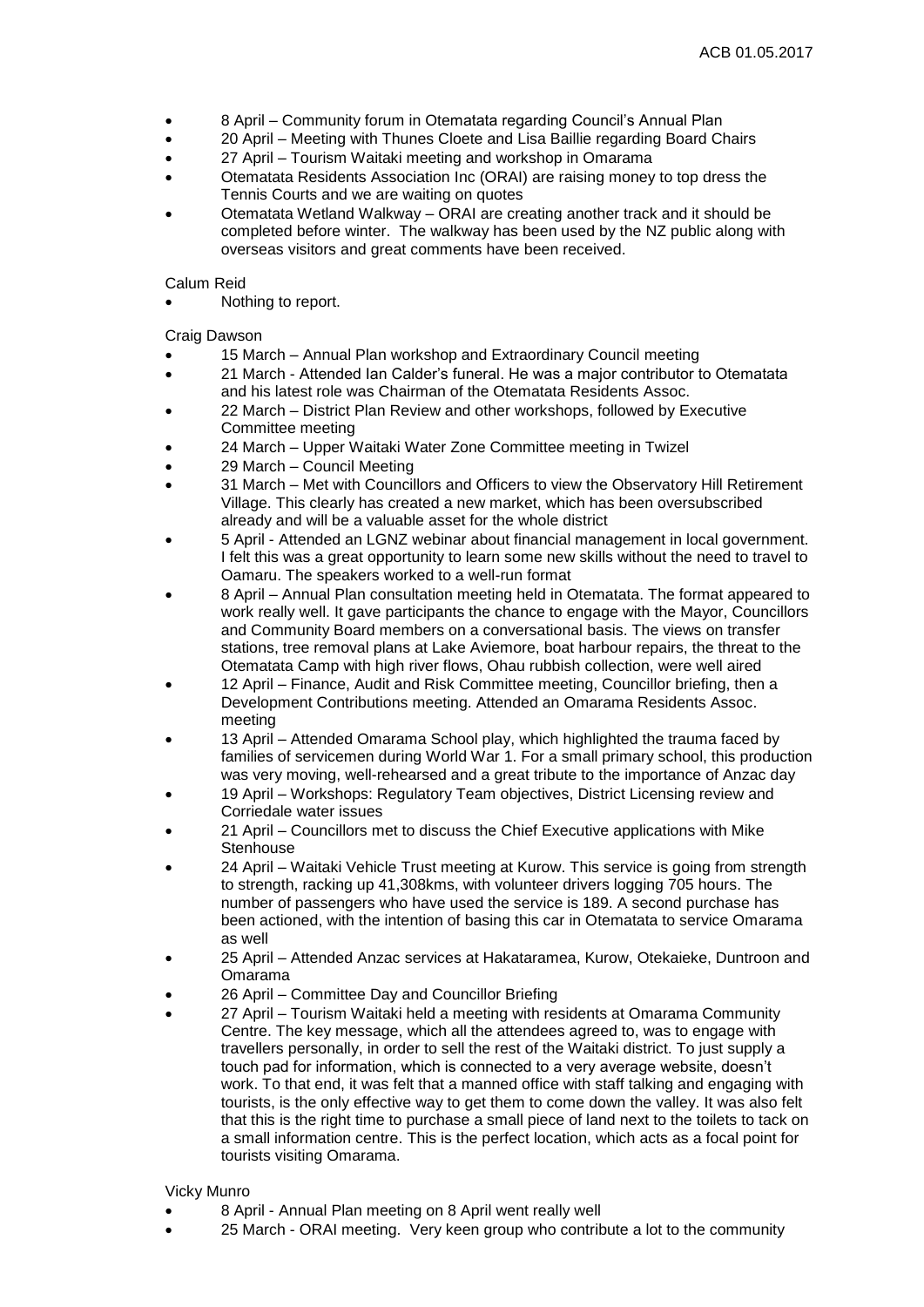- Tennis Club received local funding. ORAI are contributing \$10k along with local donations
- Anzac ceremonies at Kurow and Omarama cemeteries. Six flags have been requested for Otematata. Mayor Kircher will look into this
- Three local ladies have retired after many years volunteering at the Otematata Library.

Brent Cowles

- 1 April Civil Defence Emergency Management (CDEM) meeting in Otematata with a further meeting to be held this month to begin training local residents. Today attended CDEM Group meeting in Council Chamber
- On a personal level I had to deal with Council's building regulatory services and found them excellent
- Oamaru Police have appointed an officer in Kurow who will take up the appointment when his Oamaru replacement has been found.

Cr Wollstein

- CEO candidates narrowed down to approximately 10. Executive Committee will interview the top five with the top two to go to full Council
- Eighty two Annual Plan submissions have been received and will be considered by Council
- Tourism has increased. Short term challenges are to provide infrastructure to meet demand. Council has applied for funding for three projects to assist with infrastructure in the Waitaki district
- Freedom Camping option with Kiwi Camping where facilities are provided and nonself-contained campers pay for using facilities eg showers, hot water, etc accessed via a phone App.
- Council looking at around 1% rates increase this year
- Harbour accommodation is being looked at by Council
- Oamaru Landfill had around 1,000 residents dumping rubbish for free on the last day.

RESOLVED<br>ACB17/028

**Mrs Munro/Mr Cowles** "The Ahuriri Community Board receives the information."

CARRIED

Mayor Kircher

- Observatory Hill Retirement Village is off to a brilliant start. All rest homes beds will be full from day one. Apartments are successful with stage two to be progressed. Villas are being purchased off the plans and sales are also progressing
- Oamaru Bike Park has proven successful and provides an opportunity for children to learn road rules
- Attended several dawn Anzac services within the district
- Chief Executive Recruitment good number of applications have been received. An appointment will be made late June
- Overall things are busy at Council
- Councillors will be meeting with Kiwi Camp representatives this Wednesday.

#### **9. Items for Information**

To provide Ahuriri Community Board members with a copy of the following items for information:

- Mayor's and CEO's report to 29 March 2017 Council meeting.
- Health and Safety Update to 15 March 2017 Customer Services Committee meeting.

RESOLVED

ACB17/029 Mr Cowles/Mrs Munro "The Ahuriri Community Board receives the information."